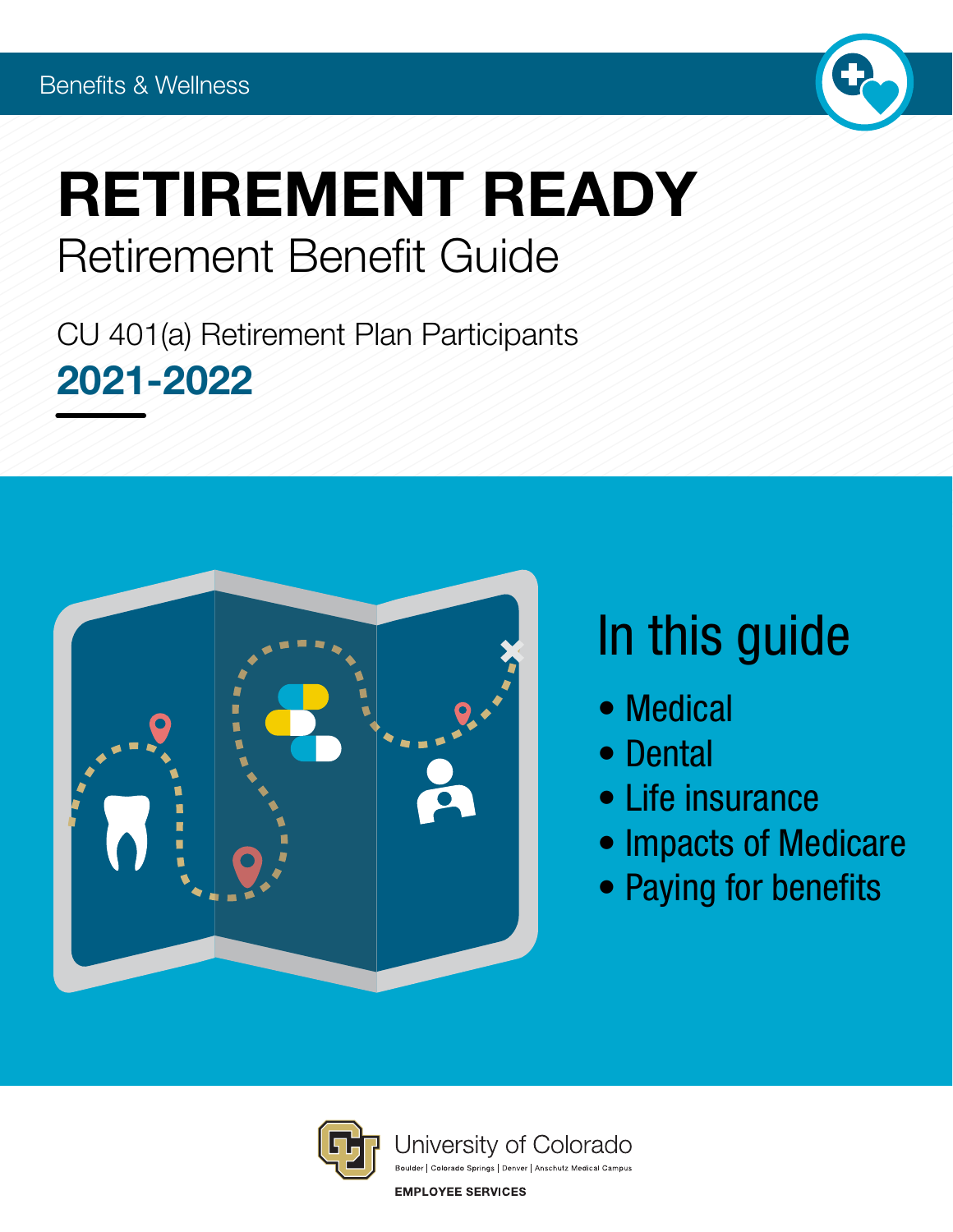

# **University of Colorado Employee Services**

# Payroll and Benefits Administration

1800 Grant Street, Suite 400 Denver, CO 80203 Phone: 303-860-4200, option 3 Toll free: 1-855-216-7740 Fax: 303-860-4299 Email: [benefits@cu.edu](mailto:benefits@cu.edu)

This document is a guide. It only briefly describes the benefits available at retirement through the University of Colorado for University of Colorado 401(a) Retirement Plan participants. Complete information on benefits eligibility, costs and coverage may be obtained from Employee Services or online at [www.cu.edu/benefits.](http://www.cu.edu/benefits) If there are any discrepancies between the information contained in this guide and the master plan documents (i.e., insurance carrier contracts), then the master plan documents will govern. Any applicable Employee Services policies and procedures or federal and state laws will also govern. The benefits described in this guide may be changed, modified or eliminated at any time.

**1** Employee Services Benefits and Wellness | Retiree Benefits CU 401(a) Revised: February 4, 2022 [| benefits@cu.edu](mailto:benefits@cu.edu)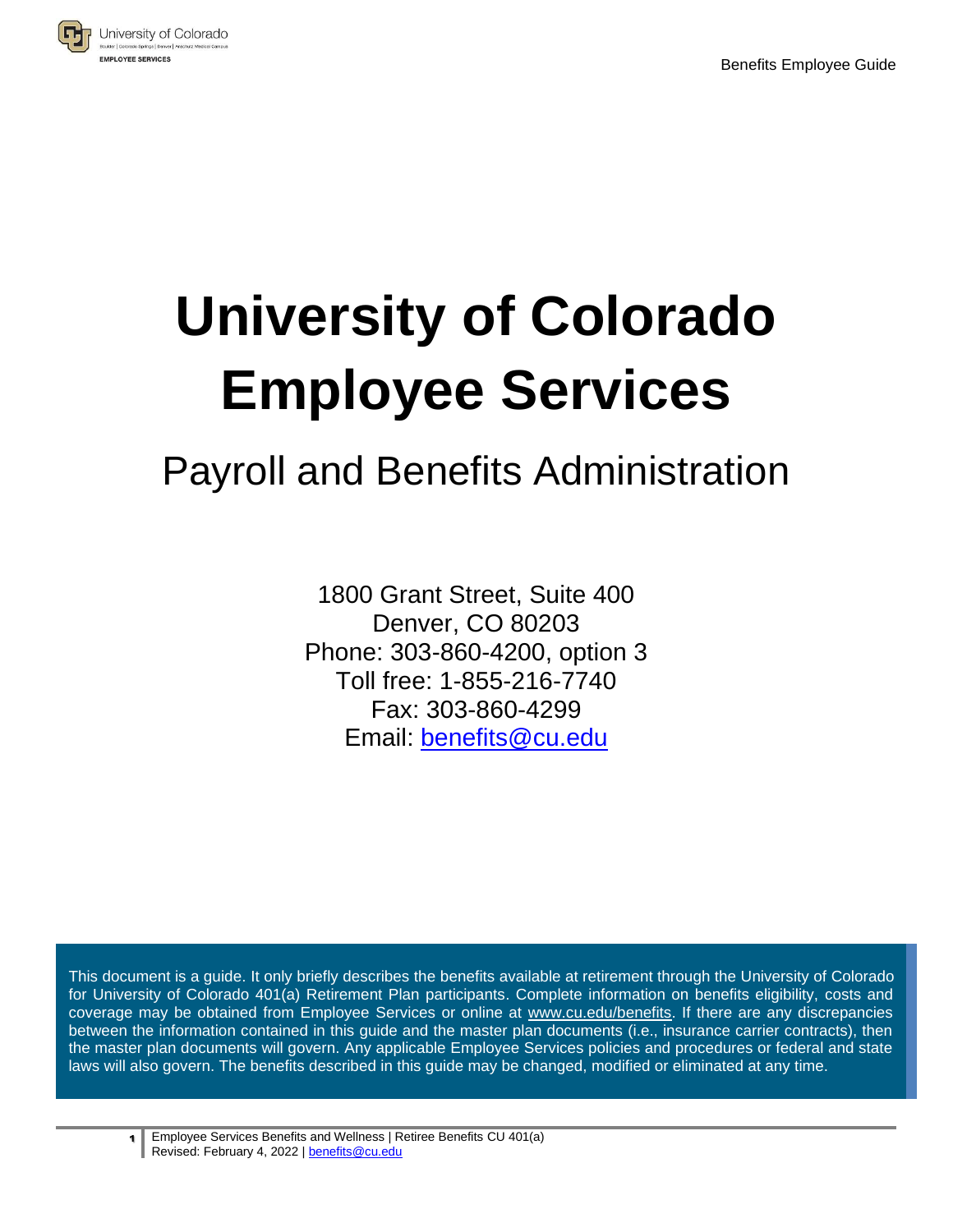

## **CU Retiree Benefit Guide 2021-2022 Plan Year** *University of Colorado 401(a) Retirement Plan participants*

CU helps make retirement more secure with benefits coverage for eligible retirees, their spouses and their dependent children. This guide is for retirees who qualified for CU retiree benefits as 401(a) participants. Retiree medical plans, dental plans and life insurance for the plan year 2021-2022 are detailed in this booklet. Plans are subject to change each plan year.

If you are an active employee, interested in learning about your eligibility for [CU](http://www.cu.edu/node/243392) retiree benefits, please refer to the CU [Retirement Ready Benefit Eligibility Guide for 401\(a\) participants.](http://www.cu.edu/node/243392)

### <span id="page-2-0"></span>Table of Contents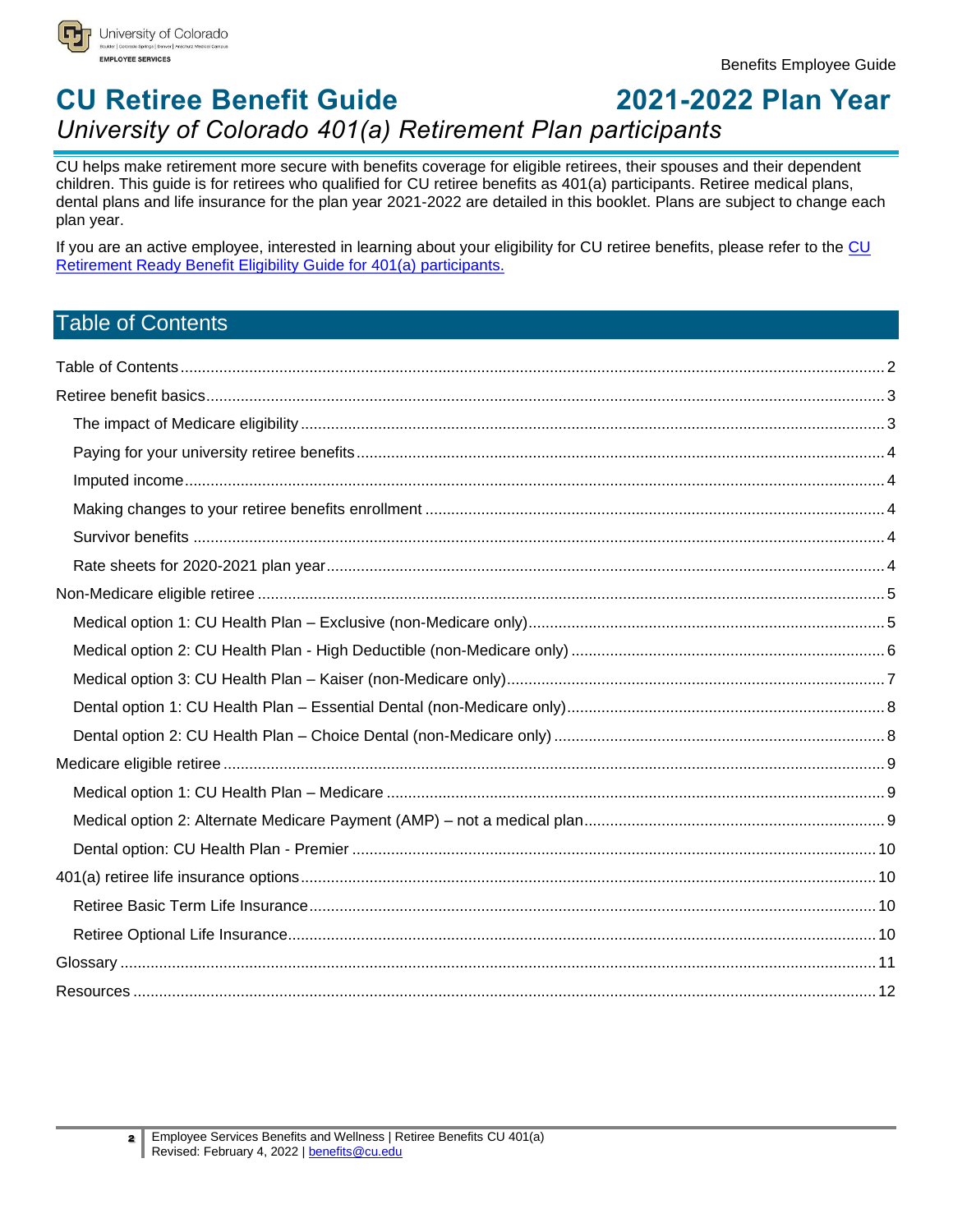

#### <span id="page-3-0"></span>Retiree benefit basics

Before we consider CU retiree benefit plans, here are a few reminders about your CU retiree benefits.

#### <span id="page-3-1"></span>The impact of Medicare eligibility

As a reminder, your CU retiree benefit options are affected by your **Medicare eligibility**. Please refer to the table below for an overview of retiree medical and dental plans based on you and your dependent's Medicare eligibility. Then, reference the section applicable to your Medicare eligibility status.

|                                                                          | <b>Medical plans</b>                                                                                                        | Dental plans                                                               |
|--------------------------------------------------------------------------|-----------------------------------------------------------------------------------------------------------------------------|----------------------------------------------------------------------------|
| Non-Medicare eligible<br>retiree and dependents                          | CU Health Plan - Exclusive<br>CU Health Plan - High Deductible<br>CU Health Plan - Kaiser                                   | CU Health Plan - Essential Dental<br>OR.<br>CU Health Plan - Choice Dental |
| Over/under* - Retiree or<br>dependent is/or becomes<br>Medicare eligible | CU Health Plan Medicare/High Deductible<br>OR.<br>Alternate Medicare Payment (AMP)<br>(if the retiree is Medicare eligible) | CU Health Plan - Premier Dental                                            |
| Medicare eligible retiree<br>and dependent(s)                            | CU Health Plan - Medicare<br>OR.<br>Alternate Medicare Payment (AMP)                                                        | CU Health Plan - Premier Dental                                            |

\*Over/under is an option when at least one member is eligible for Medicare and at least one other member is non-Medicare eligible. The Medicare eligible member will be covered unde[r CU Health Plan –](http://www.cu.edu/node/166616) Medicare, and the non-Medicare eligible member will be covered under CU Health Plan – High [Deductible.](http://www.cu.edu/node/166616) Since these are separate plans, please see details/summary for each plan.

#### **What happens when one of my family members becomes Medicare eligible during the plan year?**

When you become Medicare eligible (typically when turning 65), your retiree medical and dental coverage for all covered persons will end the last day of the month before you turn 65. You may then enroll in CU Health Plan - Medicare. If you have dependents who are not Medicare-eligible, you and your dependents may enroll in an over/under combination plan where you will have CU Health Plan – Medicare and your dependent(s) will have CU Health Plan – High Deductible or the Alternate Medicare Payment. Call Employee Services' Benefits Administration within 31 days of this [qualifying life event](https://www.cu.edu/employee-services/benefits-wellness/retiree/life-changes) to enroll.

If your dependent becomes Medicare eligible (typically when turning 65), before you, the retiree, the dependent's coverage will end the last day of the month before they turn 65. You, the retiree, may elect to continue in your current plan or enroll in the over/under combination plan, where your dependent has CU Health Plan – Medicare and you have CU Health Plan – High Deductible. Call Employee Services' Benefits Administration within 31 days of this qualifying life event. The Alternate Medicare Payment is not available until you become Medicare eligible.

#### **What happens when the retiree or a dependent becomes Medicare eligible in the middle of a plan year?**

If you or your dependent are already enrolled in the over/under plan, the one turning 65 will be automatically enrolled in CU Health Plan – Medicare. Employee Services must receive documentation of enrollment in Medicare Parts A&B.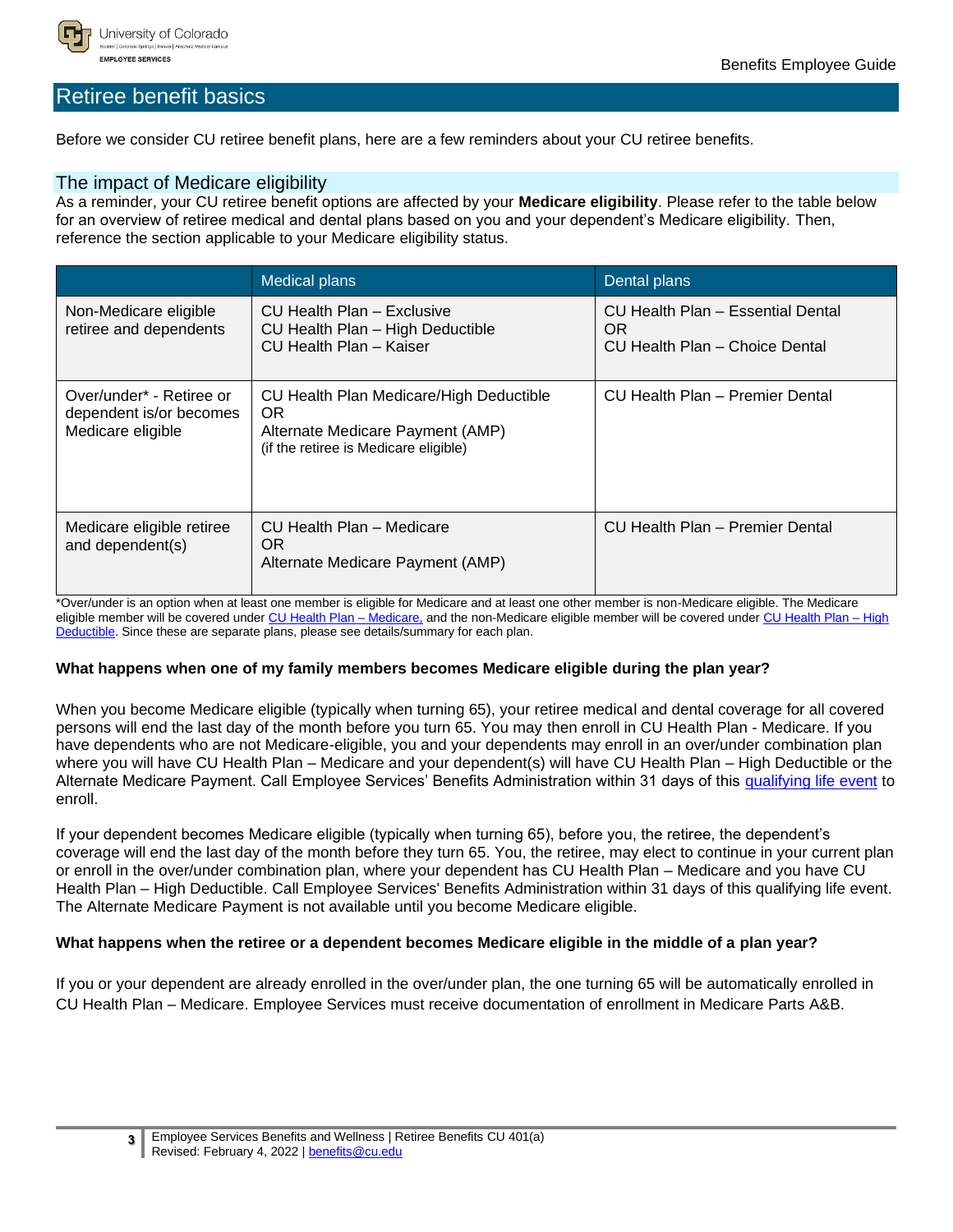

University of Colorado **EMPLOYEE SERVICES** 

#### <span id="page-4-0"></span>Paying for your university retiree benefits

You may choose to have the university deduct benefit premiums from your checking or savings account each month. Funds will be debited from your account between the 15th and 20th of each month for the total amount due. This option also pays in arrears – the debit taken in February pays for your January coverage and so on. Sign up for automatic withdrawal by submitting the [Banking Authorization Form](https://www.cu.edu/docs/banking-authorization-form-instructions)

You may choose to have the university bill you each month for your retiree benefits. Retiree benefit billing is one month in arrears. You will receive your benefits bill around the second week of the month to pay for the coverage received the prior month. For example, you will receive a bill in February to pay for your January coverage. Payment is due by the end of the month in which you receive your bill.

#### <span id="page-4-1"></span>Imputed income

The University of Colorado's contribution toward medical and/or dental coverage for your nonqualified civil union partner, domestic partner or your partner's dependent(s) is considered imputed income unless you are married or claim them as your tax dependent(s) for health care purposes. These benefits are subject to Social Security and Medicare taxes. If you are subject to imputed income for your benefits, you will be billed by Employee Services for taxes and sent a W-2 each year. Imputed income does not apply to domestic partners who have provided a marriage certificate to Employee Services and updated their dependent eligibility status.

#### <span id="page-4-2"></span>Making changes to your retiree benefits enrollment

You may make eligible changes to your retiree benefits only at designated times.

**Open Enrollment:** Open Enrollment is generally held each spring. Employee Services will inform you about the Open Enrollment period and where to find detailed information on the Employee Services website. This may change from year to year, so it is essential to keep your contact information up to date and recheck your retiree options each year.

**Life changes or family status changes:** Certain life changes may be considered qualifying life events, allowing limited changes to your benefits elections. Internal Revenue Code (IRC) regulations require that these changes be made within 31 days of the qualifying life event. If you are expecting or experiencing a qualifying life event, contact an Employee Services benefits professional immediately to discuss the process, required forms and deadlines.

**Medicare eligibility:** You must take action when you or your covered dependent turns 65 or becomes Medicare eligible.

- If a dependent turns 65 before the retiree, the dependent's non-Medicare eligible coverage will end the last day of the month before they turn 65. The retiree may elect to continue in their current plan or enroll in an over/under combination plan.
- When a retiree turns 65, medical and dental coverage for all covered persons will end the last day of the month before the retiree turns 65. Call a benefits professional to discuss your benefits options within 31 days of the qualifying event.

**Moving out of the plan service area:** If you move out of the medical plan service area for certain plans, you must enroll in another plan that provides service in your new location within 31 days of your move. Contact a benefits professional for instructions.

If you move, please update your information in the [employee portal,](http://www.my.cu.edu/) or send a completed [Address Change Form](http://www.cu.edu/node/115910) to Employee Services.

#### <span id="page-4-3"></span>Survivor benefits

The university provides medical and dental benefits for [surviving spouses](http://www.cu.edu/node/166600) and eligible dependents covered by CU's medical and/or dental plans at the time of the retiree's death. Surviving dependent children can only be enrolled with a surviving spouse. There is no surviving dependent coverage if the surviving parent is not enrolled. The surviving spouse and/or dependents must contact an Employee Services benefits professional within 60 days of the retiree's death and submit a completed Surviving Spouse Benefits Enrollment/Change form. If a surviving spouse or dependent waives medical and or dental coverage at any time, they forfeit rights to future coverage. Find detailed information here.

#### <span id="page-4-4"></span>Rate sheets for 2020-2021 plan year

[CU 401\(a\) Non-Medicare Eligible Rate Sheet](http://www.cu.edu/node/168720) [CU 401\(a\) Medicare Eligible Rate Sheet](http://www.cu.edu/node/115899) 

**<sup>4</sup>** Employee Services Benefits and Wellness | Retiree Benefits CU 401(a) Revised: February 4, 2022 [| benefits@cu.edu](mailto:benefits@cu.edu)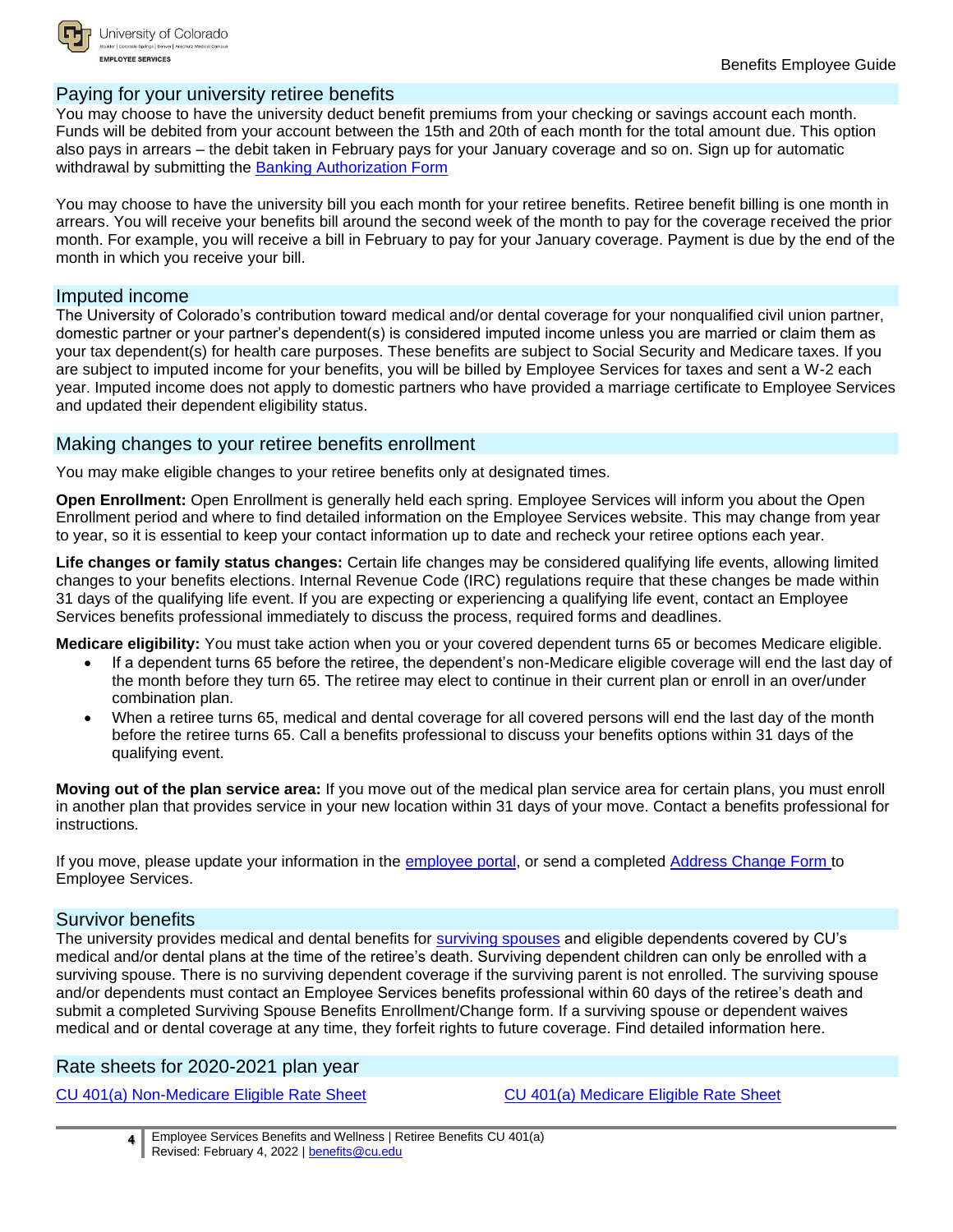

### <span id="page-5-0"></span>Non-Medicare eligible retiree

If you and your dependent(s) are not eligible for Medicare, you have the option of enrolling/continuing in one of three CU Health Plans that are available to CU active employees: CU Health Plan – Exclusive, CU Health Plan – High Deductible and CU Health Plan – Kaiser.

For dental coverage, you may enroll/continue in one of the two plans that are available to CU active employees: CU Health Plan – Essential Dental Plan or CU Health Plan – Choice.

#### <span id="page-5-1"></span>Medical option 1: CU Health Plan – Exclusive (non-Medicare only)

Under this Anthem administered plan, you will choose any primary care physician within one single statewide network, giving you access to a great number of doctors and specialists within three hospital systems across the Front Range of Colorado: Poudre Valley, Anschutz Medical Campus, and Memorial Hospital System. As a member, your physician will manage your health care, referrals are required for most specialists. There is no out-of-network coverage, except for [urgent](#page-11-0) and/or all [emergency care.](#page-11-0) If you plan to retire outside the state of Colorado, this plan's network may not be suitable.

| CU Health Plan Exclusive (HMO) - Anthem Plan |                                                                                                                                                                                                                           |  |
|----------------------------------------------|---------------------------------------------------------------------------------------------------------------------------------------------------------------------------------------------------------------------------|--|
| Plan type                                    | HMO - Exclusive<br><b>Anthem Website</b><br><b>Find a Doctor</b>                                                                                                                                                          |  |
| Preventative care                            | No-cost preventative care<br><b>Preventative Care Guidelines</b>                                                                                                                                                          |  |
| Deductible (per plan year)                   | \$250 per individual (each member must meet their \$250)<br>\$750 family maximum (3+ members)                                                                                                                             |  |
| Out-of-pocket limit (per plan year)          | \$8,550 individual; \$17,100 family                                                                                                                                                                                       |  |
| Office visit                                 | Primary care physician - \$30 per visit<br>Specialist - \$40 per visit<br>Urgent care - \$30 per visit<br>Office visit copays do not apply toward the deductible.                                                         |  |
| <b>Emergency care</b>                        | \$250 copay (waived if admitted)                                                                                                                                                                                          |  |
| Prescription drug                            | <b>Tier 1 \$15</b><br><b>Tier 2 \$35</b><br><b>Tier 3 \$50</b><br>Tier 4 \$75 - specialty                                                                                                                                 |  |
| Mail order RX 90-day supply                  | Must be used for maintenance and specialty medications. Plan will allow three<br>fills at retail pharmacy. After three fills, mail order is required, with a cost<br>savings of 90-day supply for price of 60-day supply. |  |
| Out-of-state dependent children              | If you have dependent children living out-of-state and covered by the<br>Exclusive plan, you may enroll them in CU Health Plan Exclusive Guest<br>Membership if network is available. Please call Anthem.                 |  |
| Eye exam                                     | It covers a routine eye exam with a \$20 copay in-network along with discounts<br>for hardware and other services.                                                                                                        |  |
| Plan documents                               | <b>CU Health Plan Exclusive - Plan Summary</b><br>CU Health Plan Exclusive - Full Plan Booklet                                                                                                                            |  |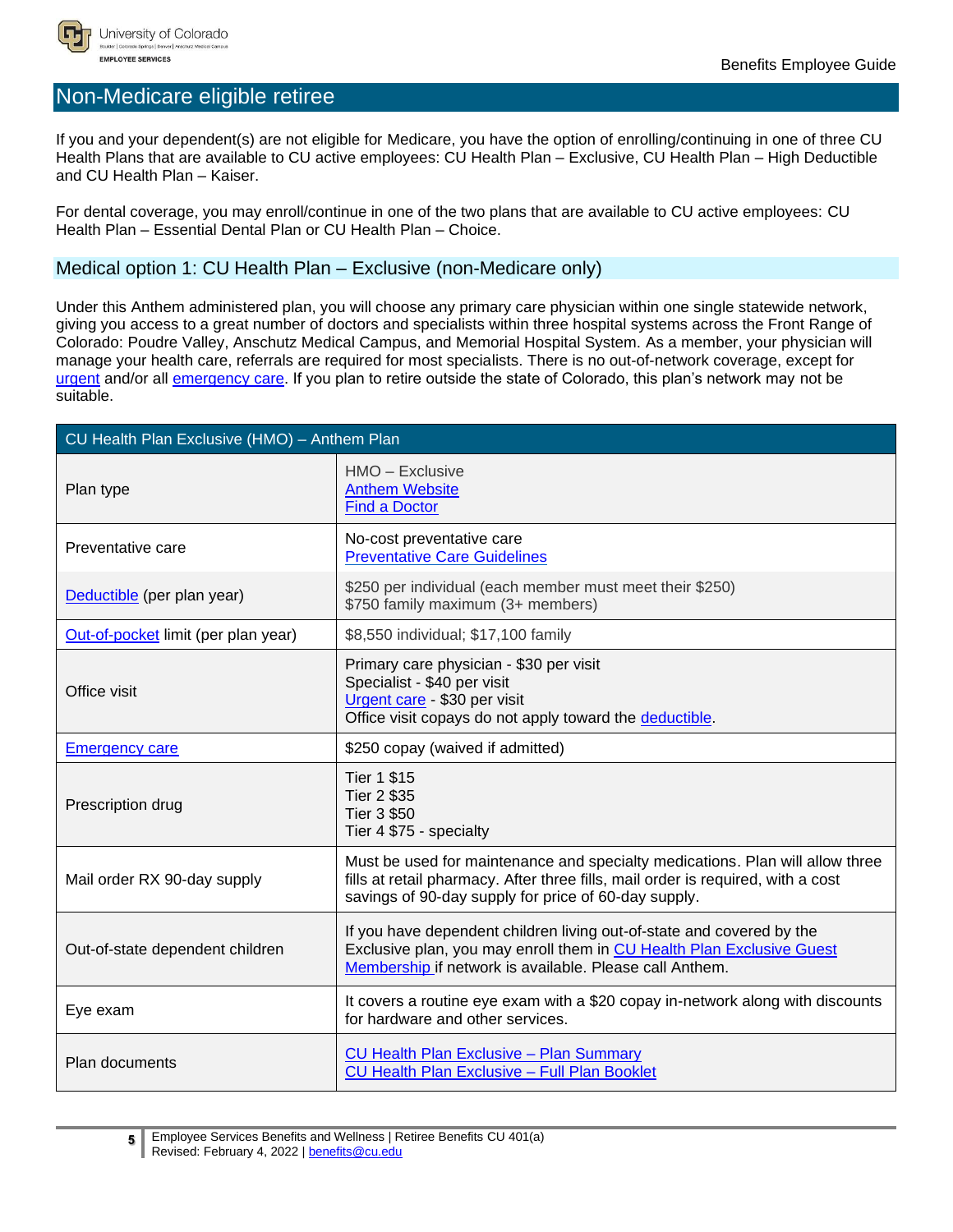

#### <span id="page-6-0"></span>Medical option 2: CU Health Plan - High Deductible (non-Medicare only)

This plan offers you the widest access to care with Anthem's Nationwide Network of providers and facilities as well as outof-network coverage for covered services. You will pay more if you use out-of-network care. There are no copays on this plan. Once you satisfy the [deductible,](#page-11-0) you'll be responsible for paying the [coinsurance](#page-11-0) until you reach your out-of-pocket [maximum.](#page-11-0) Once this amount is reached, all covered services and prescriptions will be covered at 100%. A primary care physician is not required, and members can refer themselves to doctors of their choice including specialists.

| CU Health Plan High Deductible/HSA Compatible (PPO) - Anthem Plan |                                                                                                                     |                                                                                                                      |
|-------------------------------------------------------------------|---------------------------------------------------------------------------------------------------------------------|----------------------------------------------------------------------------------------------------------------------|
|                                                                   | <b>In-Network Providers</b>                                                                                         | <b>Out-of-Network Providers</b>                                                                                      |
| Plan type                                                         | PPO - Anthem Nationwide Network<br>Anthem website<br>Find a doctor                                                  | Any physician not in Anthem's network                                                                                |
| Preventative care                                                 | No cost preventative care<br><b>Preventative Care Guidelines</b>                                                    | 35% coinsurance after deductible                                                                                     |
| Deductible (per plan<br>year)                                     | \$1,500 Single Coverage<br>\$3,000 Family Coverage (2+members). Any<br>member may contribute to overall deductible. | \$3,000 Single Coverage<br>\$6,000 Family Coverage (2+ members). Any<br>member may contribute to overall deductible. |
| Out-of-pocket maximum<br>(per plan year)                          | \$3,000 Single Coverage<br>\$6,000 Family Coverage (2+ members)                                                     | \$6,000 Single Coverage<br>\$12,000 Family Coverage (2+ members)                                                     |
| Office visit                                                      | 15% coinsurance after deductible                                                                                    | 35% coinsurance after deductible                                                                                     |
| <b>Emergency care</b>                                             | 15% coinsurance after deductible                                                                                    | 35% coinsurance after deductible                                                                                     |
| Prescription drug                                                 | 20% coinsurance after deductible                                                                                    | 20% coinsurance after deductible                                                                                     |
| Mail order Rx UCHealth                                            | Available for 90-day supply maintenance<br>medications but not required.                                            | N/A                                                                                                                  |
| Plan documents                                                    | CU Health Plan High Deductible - Plan Summary<br>CU Health Plan High Deductible - Plan Booklet                      |                                                                                                                      |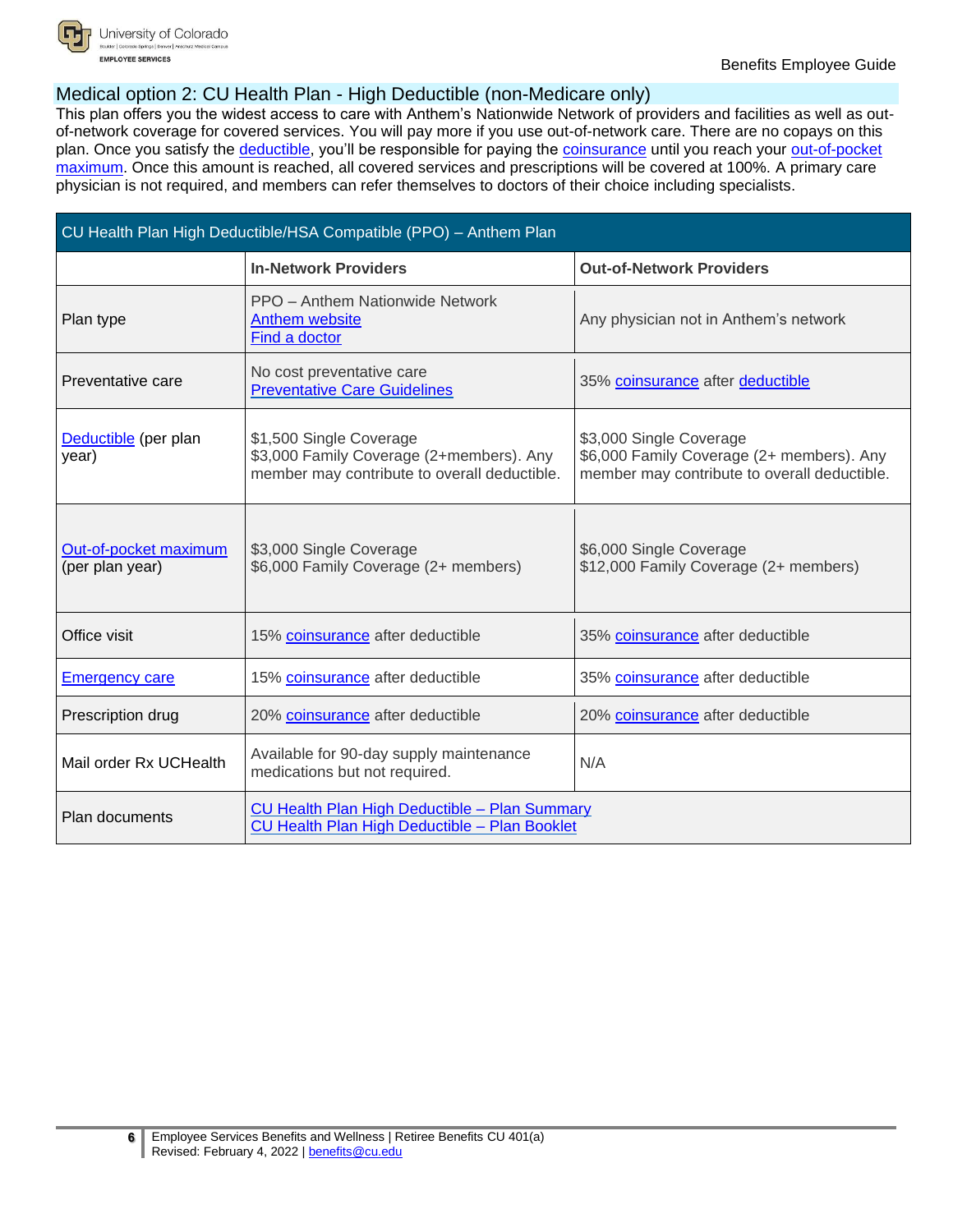

University of Colorado **EMPLOYEE SERVICES** 

#### <span id="page-7-0"></span>Medical option 3: CU Health Plan – Kaiser (non-Medicare only)

Under this Kaiser administered plan, you can choose any primary care physician within one statewide network. There are certain zip codes in Colorado that are not within the Kaiser network. You will use a primary care physician to direct your care. In most cases, referrals are required. However, you do not need a referral to receive care from internal medicine generalists, pediatrics, optometry, psychiatry, OB/GYN, chiropractic and acupuncture services. Out-of-network care is not covered except for [emergency](#page-11-0) and/or some [urgent care.](#page-11-0) Although this plan does not have a [deductible,](#page-11-0) many services will have a copay. Copays are detailed on the plan summary. Research covered areas before enrolling, there are certain zip codes in Colorado that are not within the Kaiser network.

| CU Health Plan Kaiser (EPO) - Kaiser Plan |                                                                                                                                                                                           |  |
|-------------------------------------------|-------------------------------------------------------------------------------------------------------------------------------------------------------------------------------------------|--|
| Plan type                                 | EPO - Kaiser<br><b>Kaiser Website</b><br><b>Find a Doctor</b>                                                                                                                             |  |
| Preventative care                         | No cost preventative care<br><b>Preventative Care Guidelines</b>                                                                                                                          |  |
| Deductible (per plan year)                | No deductible                                                                                                                                                                             |  |
| Out-of-pocket maximum (per<br>plan year)  | \$8,550 individual; \$17,100 family                                                                                                                                                       |  |
| Office visit                              | Primary care physician - \$30 per visit<br>Specialist - \$40 per visit<br>Urgent care - \$30 per visit                                                                                    |  |
| <b>Emergency care</b>                     | \$250 copay (waived if admitted)                                                                                                                                                          |  |
| Prescription drug                         | $$15 - generic$<br>$$35 - brand name$<br>20% coinsurance (up to \$75/prescription) – specialty drug                                                                                       |  |
| Mail order RX 90-day supply               | Cost savings: 90-day supply for the price of a 60-day supply                                                                                                                              |  |
| Out-of-state dependents                   | Limited coverage available – see plan document                                                                                                                                            |  |
| Eye exam                                  | Kaiser covers routine eye exams (eye refractions provided by Kaiser network<br>optometrists (\$30 copay) or ophthalmologist (\$40 copay) to determine the need for<br>vision correction). |  |
| Plan documents                            | <b>CU Health Plan Kaiser - Plan Summary</b><br>CU Health Plan Kaiser - Full Plan Booklet                                                                                                  |  |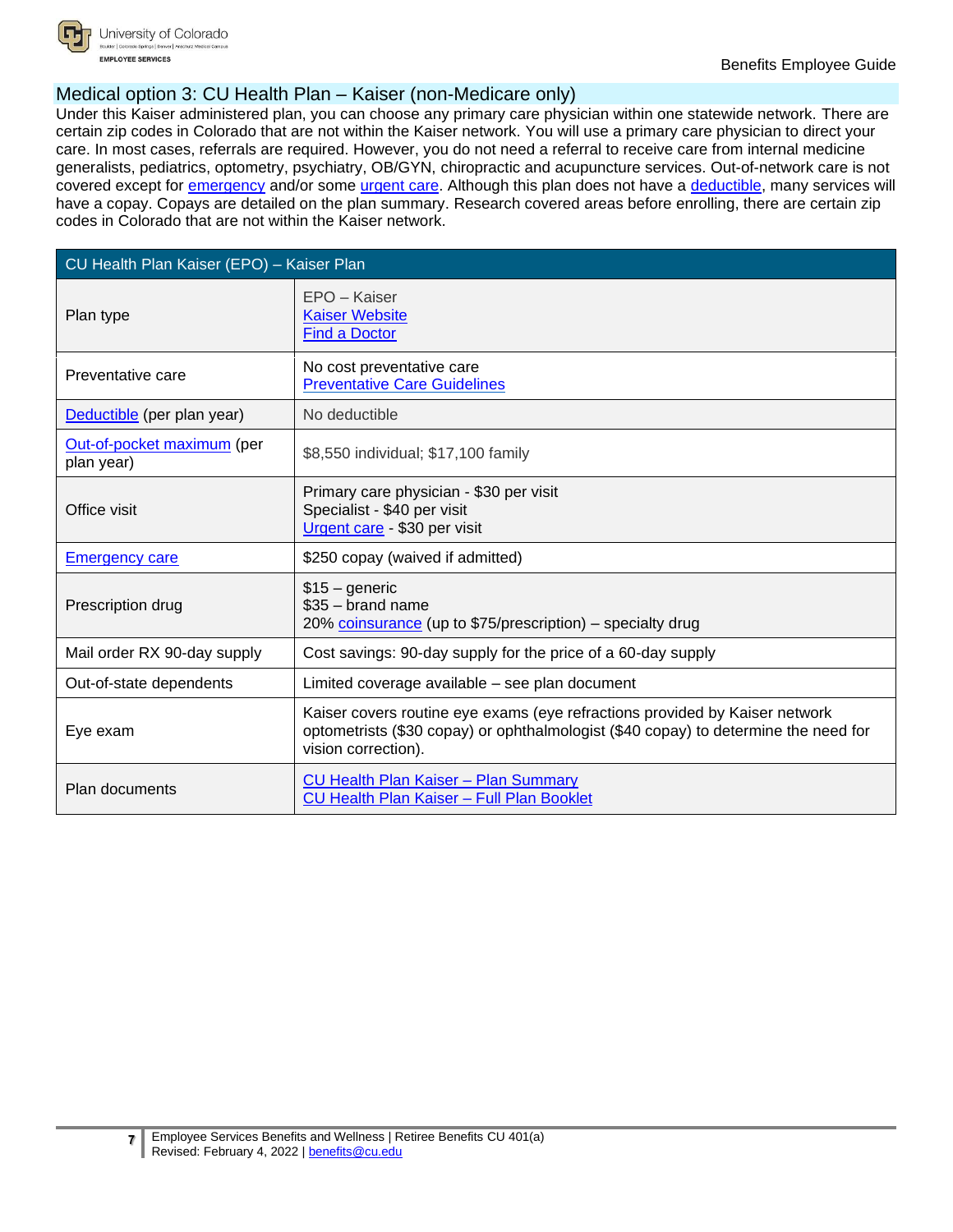

#### <span id="page-8-0"></span>Dental option 1: CU Health Plan – Essential Dental (non-Medicare only)

This Delta Dental plan grants access to providers only within the Delta Nationwide Preferred Provider Option (PPO) Network. You are required to use a Delta PPO provider, or there is no coverage. Once you meet the \$25 per person plan [deductible,](#page-11-0) you'll be responsible for a percentage of your covered care costs, known as [coinsurance.](#page-11-0) This plan offers additional [orthodontic coverage](#page-11-0) for children, age 19 and under.

| <b>CU Health Plan Essential - Delta Dental</b> |                                                                                                  |  |
|------------------------------------------------|--------------------------------------------------------------------------------------------------|--|
| Plan type                                      | <b>PPO Provider Network</b><br>Delta Website<br><b>Find a Dentist</b>                            |  |
| Plan year benefit                              | \$2,000 per person                                                                               |  |
| Deductible (children under 13 excluded)        | \$25 per person                                                                                  |  |
| Preventative & diagnostic services             | 0% coinsurance and no deductible                                                                 |  |
| <b>Basic services</b>                          | 30% coinsurance payment                                                                          |  |
| <b>Major services</b>                          | 50% coinsurance payment                                                                          |  |
| <b>Orthodontics</b>                            | 50% coinsurance payment - \$2,000 lifetime limit                                                 |  |
| Orthodontics for adults (19 and older)         | Not covered                                                                                      |  |
| Plan documents                                 | <b>CU Health Plan Essential - Plan Summary</b><br><b>CU Health Plan Essential - Plan Booklet</b> |  |

#### <span id="page-8-1"></span>Dental option 2: CU Health Plan – Choice Dental (non-Medicare only)

Under this Delta Dental Plan, you may see any dentist in or out of Delta's network. However, your out-of-pocket costs are lower when you use a dentist on Delta's Preferred Provider Option (PPO) list. Once you meet the [deductible,](#page-11-0) you will be responsible for a percentage of your covered costs, known as coinsurance. This plan offers additional [orthodontic](#page-11-0)  [coverage](#page-11-0) for all plan participants.

| CU Health Plan Choice - Delta Dental            |                                                                                                 |                                                                           |                                                  |
|-------------------------------------------------|-------------------------------------------------------------------------------------------------|---------------------------------------------------------------------------|--------------------------------------------------|
| Plan type $-$ in and out of<br>network coverage | <b>PPO Provider Network</b><br>Delta Website<br><b>Find a Dentist</b>                           | <b>Premier Provider Network</b><br>Delta Website<br><b>Find a Dentist</b> | Non-Participating<br>(balance billing may apply) |
| Plan year benefit                               | \$2,500                                                                                         | \$2,500                                                                   | \$2,500                                          |
| Deductible (children under<br>13 excluded)      | \$25 per person                                                                                 | \$75 per person                                                           | \$75 per person                                  |
| Preventative & diagnostic<br>services           | 0% coinsurance no<br>deductible                                                                 | 0% coinsurance no<br>deductible                                           | 0% coinsurance no<br>deductible                  |
| <b>Basic services</b>                           | 20-25% coinsurance                                                                              | 40-50% coinsurance                                                        | 40-50% coinsurance                               |
| <b>Major services</b>                           | 25% coinsurance                                                                                 | 60% coinsurance                                                           | 60% coinsurance                                  |
| <b>Orthodontics</b> (all ages)                  | 40% coinsurance after<br>deductible                                                             | 60% coinsurance after<br>deductible                                       | 60% coinsurance after<br>deductible              |
| Plan documents                                  | <b>CU Health Plan Choice - Plan Summary</b><br><b>CU Health Plan Choice - Full Plan Booklet</b> |                                                                           |                                                  |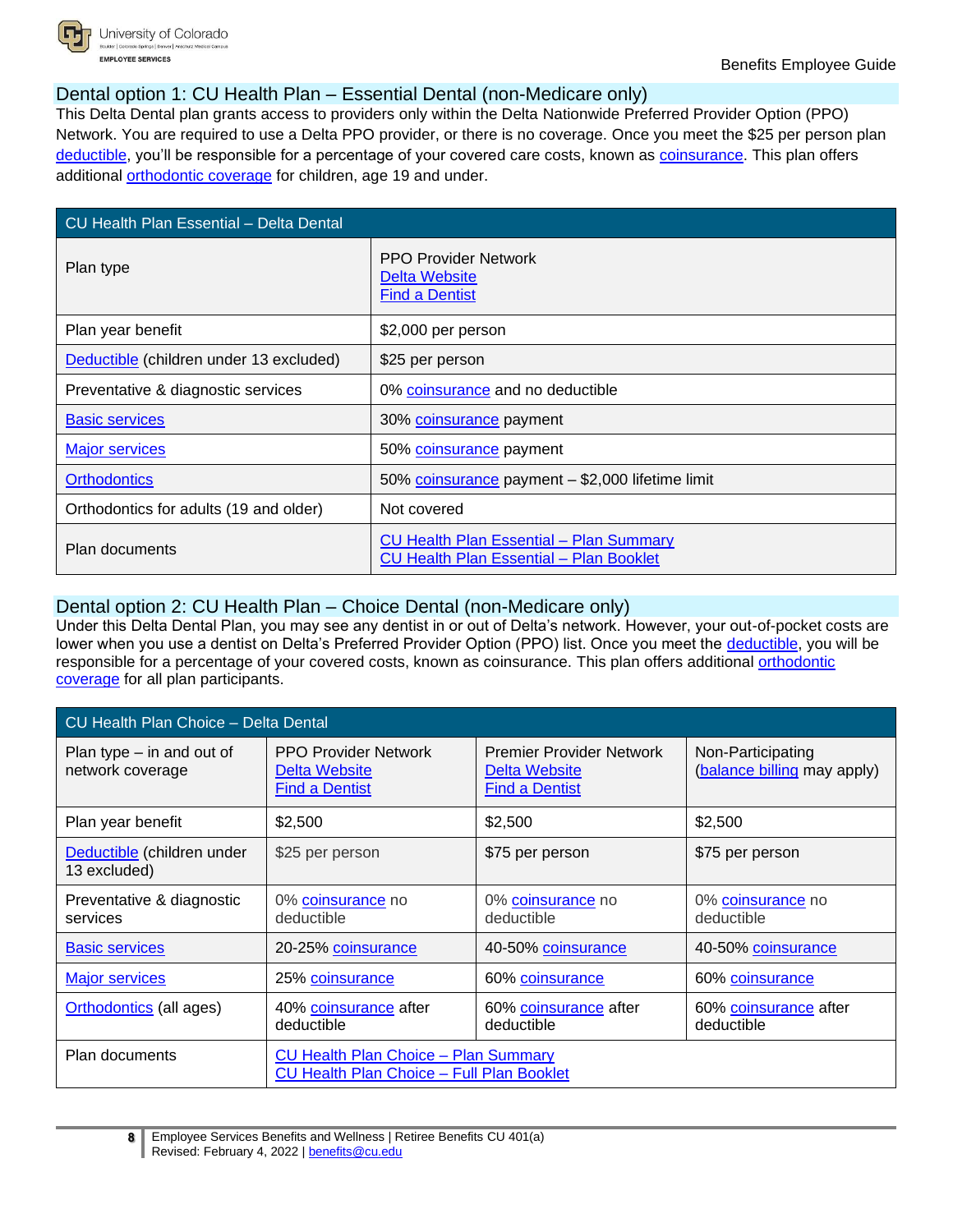

#### <span id="page-9-0"></span>Medicare eligible retiree

CU Health Plan – Medicare, provided by Anthem Blue Cross Blue Shield, is available to Medicare-eligible retirees and their spouses/dependents who are enrolled in original Medicare Parts A and B. You cannot participate in this plan if you are not enrolled in original Medicare Parts A and B. This is a secondary plan to Medicare, not a Medicare supplement or MediGap plan.

Original Medicare Parts A and B is your primary coverage for any claim. CU Health Plan – Medicare pays secondary for services covered by Medicare. The plan will not cover services that Medicare does not cover. CU Health Plan – Medicare will pay up to the allowable amount set by Medicare Parts A and B for that specific service. Most medical services or supplies not covered under Medicare are not covered benefits under this plan.

#### <span id="page-9-1"></span>Medical option 1: CU Health Plan – Medicare

| CU Health Medicare - Anthem Plan    |                                                                                                                                                                   |
|-------------------------------------|-------------------------------------------------------------------------------------------------------------------------------------------------------------------|
| Network (PPO)                       | Medicare has a nationwide network. CU Health Plan - Medicare pays<br>secondary for services covered by Medicare.<br><b>Anthem Website</b><br><b>Find a Doctor</b> |
| Preventative care                   | 0\$ coinsurance and no deductible                                                                                                                                 |
| Deductible (per plan year)          | \$240 per individual, per plan year                                                                                                                               |
| Out-of-pocket limit (per plan year) | \$2,400 individual; \$7,200 family                                                                                                                                |
| Office visit                        | 20% coinsurance after deductible – coverage for Medicare-approved charges<br>not reimbursed by Medicare                                                           |
| Diagnostic tests/imaging            | 20% coinsurance after deductible – coverage for Medicare-approved charges<br>not reimbursed by Medicare                                                           |
| <b>Emergency care</b>               | 20% coinsurance after deductible – coverage for Medicare-approved charges<br>not reimbursed by Medicare                                                           |
| Prescription drugs                  | 20% coinsurance after deductible – up to 90-day supply for generic, preferred<br>brand and non-preferred brand drugs at retail or mail order outlets              |
| <b>Plan documents</b>               | CU Health Plan - Medicare - Plan Summary<br><b>CU Health Plan - Medicare - Full Plan Booklet</b>                                                                  |

#### <span id="page-9-2"></span>Medical option 2: Alternate Medicare Payment (AMP) – not a medical plan

The Alternate Payment Payment (AMP) is not a medical insurance plan, but it is an option that helps with health care costs. If you are Medicare eligible and you and your spouse/partner choose to not participate in a CU-offered medical plan, you can elect the AMP. The AMP is a monthly payment from CU, in lieu of a medical plan, to help cover healthcare costs, however you may use the funds at your discretion. You can still participate in the CU Health Plan – Premier Dental, but your 20% dental premiums will be deducted from your AMP. You may change between the CU Health Plan Medicare and AMP only during the CU open enrollment.

#### **How does the AMP work?**

- You receive a monthly payment from CU for healthcare-related costs.
- It is available for Medicare-eligible retirees and their spouse/partner.
- Dependent children do not receive the payment.
- The payment is taxable, and a W-2 will be issued.

#### **What are the AMP amounts for the 2021-2022 plan year?**

| Retiree only:             | \$153.73 |
|---------------------------|----------|
| Retiree + spouse/partner: | \$262.13 |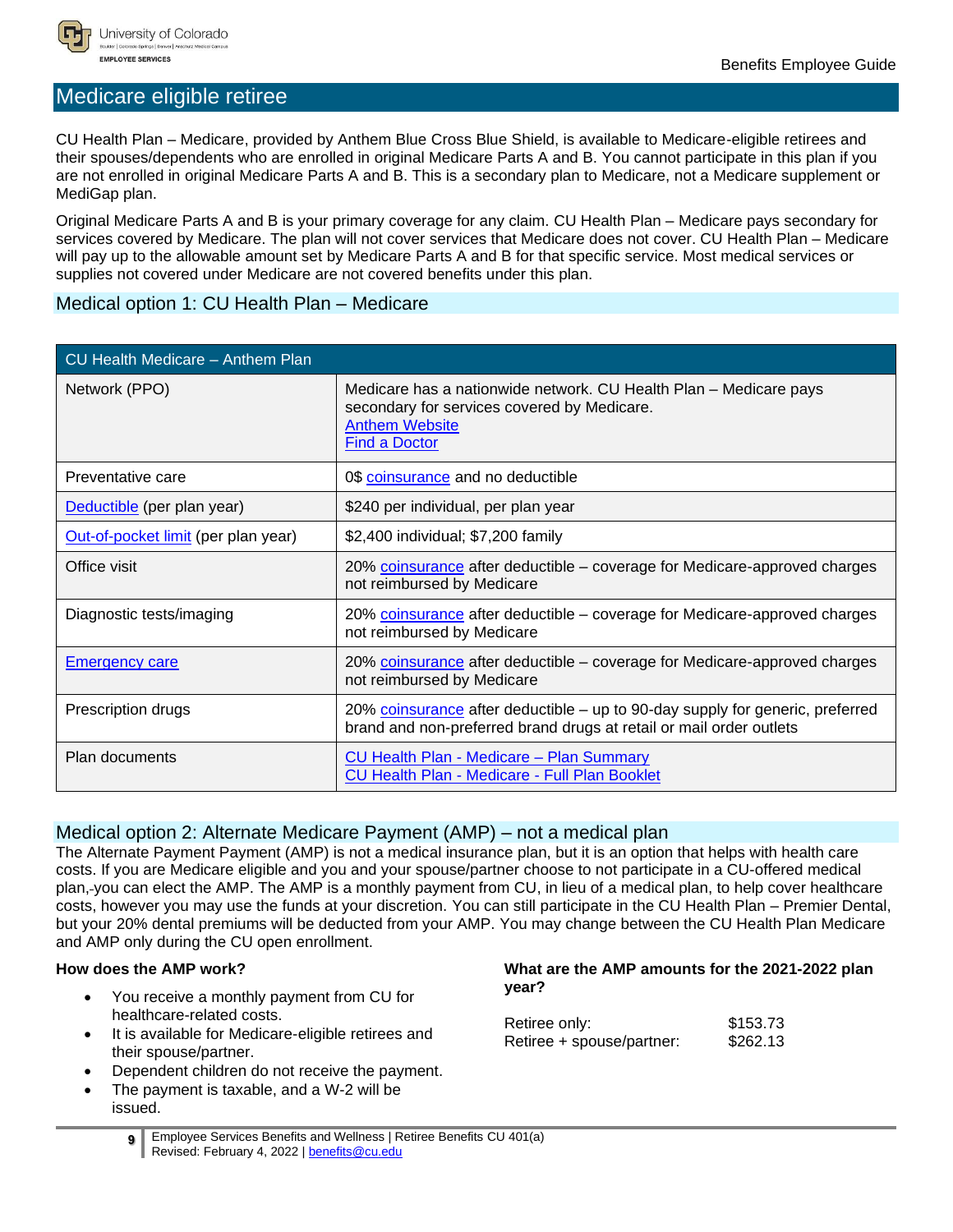

#### <span id="page-10-0"></span>Dental option: CU Health Plan - Premier

CU Health Plan – Dental Premier is only available to Medicare-eligible CU retirees and their dependents. It gives members access to the Delta Preferred Provider Option (PPO), Premier Network, and out-of-network dentists. You can still choose any dentist you like, however your out-of-pocket costs are typically lower with the PPO Network Providers. Once you meet your \$25 [deductible,](#page-11-0) you will only be responsible for a percentage of your covered care costs up to your plan year maximum benefit of \$1,250.

| CU Health Plan Premier - Delta Dental   |                                                                                              |  |
|-----------------------------------------|----------------------------------------------------------------------------------------------|--|
| Plan type                               | <b>PPO Provider Network</b>                                                                  |  |
| Plan year benefit                       | \$1,250 per person                                                                           |  |
| Deductible (children under 13 excluded) | \$25 per person                                                                              |  |
| Preventative & diagnostic services      | 0% coinsurance and no deductible                                                             |  |
| <b>Basic services</b>                   | 50% coinsurance payment                                                                      |  |
| <b>Major services</b>                   | 50% coinsurance payment                                                                      |  |
| Plan documents                          | <b>CU Health Plan Premier - Plan Summary</b><br><b>CU Health Plan Premier - Plan Booklet</b> |  |

### <span id="page-10-1"></span>401(a) retiree life insurance options

CU's life insurance policies can help provide coverage for your family.

#### <span id="page-10-2"></span>Retiree Basic Term Life Insurance

All eligible retirees who were enrolled at the time of their retirement are eligible to continue enrollment in the Retiree Basic Term Life Insurance administered by [The Standard Insurance Company.](#page-12-0) **This plan must be elected at the time of retirement. If you waive this plan, or fail to enroll within 31 days, the decision is permanent. You cannot re-enroll later.**

- **Coverage:** This plan provides \$3,000 of coverage. The plan does not include an accidental death and dismemberment (AD&D) benefit. See the [Group Life Insurance policy.](https://www.cu.edu/docs/group-life-insurance-policy)
- Rates: The [premium](https://www.cu.edu/es-benefits-glossary/premium) is paid by the university if you are eligible for regular [retirement.](#page-11-0) It will be pro-rated if you are eligible for [early retirement.](#page-11-0)
- **[Beneficiaries:](https://www.cu.edu/es-benefits-glossary/beneficiary-ies)** At the time of enrollment, you will be asked to designate your [beneficiary\(ies\).](#page-11-0)
- **[Claim](https://www.cu.edu/es-benefits-glossary/claim) assistance:** To file a claim, please call Employee Services at 303-860-4200, option 3, and speak to a benefits professional.

#### <span id="page-10-3"></span>Retiree Optional Life Insurance

All eligible retirees who were enrolled in the Optional Term Life plan at the time of their retirement may elect up to 25% of their optional life insurance, not to exceed \$9,500. **This plan must be elected at the time of retirement. If you waive this plan, or fail to enroll within 31 days, the decision is permanent. You cannot re-enroll later.**

- **Coverage:** You may not add or increase coverage after the date of your retirement. You may reduce or terminate coverage at any time. This plan does not include an accidental death and dismemberment (AD&D) benefit. See the [Group Life Insurance Policy.](https://www.cu.edu/docs/group-life-insurance-policy)
- **Rates:** The [premium](https://www.cu.edu/es-benefits-glossary/premium) is paid by you, the retiree, and it is based on age and tobacco usage. A rate discount is based on non-tobacco use in the last 12 months and can be updated at every Open Enrollment. See the [rate](https://www.cu.edu/docs/non-medicare-eligible-retiree-rate-sheet)  [sheet for non-Medicare eligible retirees,](https://www.cu.edu/docs/non-medicare-eligible-retiree-rate-sheet) or view the [rate sheet for Medicare-eligible retirees.](https://www.cu.edu/docs/medicare-eligible-retiree-rate-sheet)
- **Beneficiaries:** At the time of enrollment, you will be asked to designate your [beneficiary\(ies\).](#page-11-0)
- **[Claim](https://www.cu.edu/es-benefits-glossary/claim) assistance:** To file a claim, please call Employee Services at 303-860-4200, option 3, and speak to a benefits professional.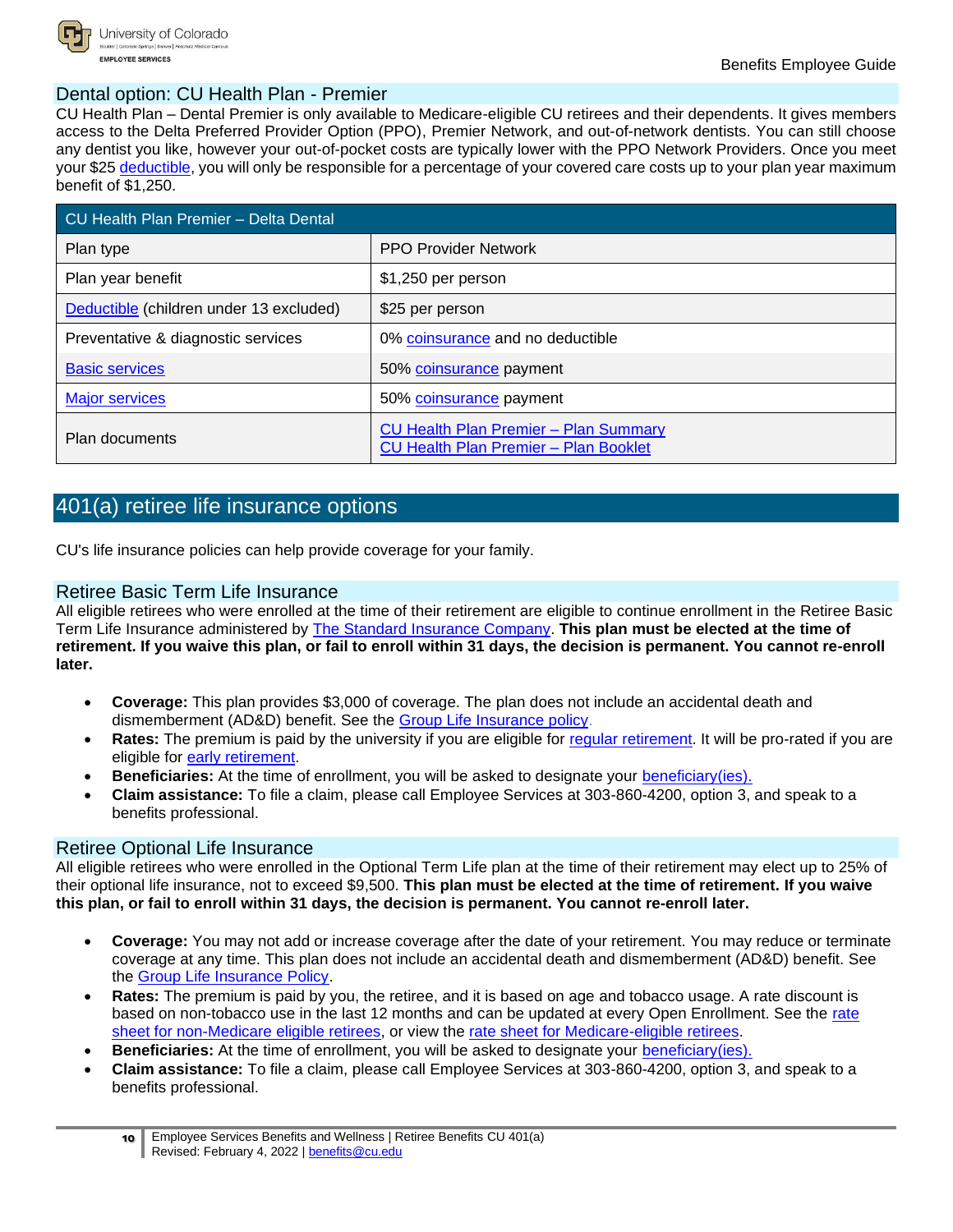

#### <span id="page-11-0"></span>Glossary

**Balance Billing:** When a provider, mainly out-of-network, bills you for the balance remaining on the bill that your plan does not cover. This amount is the difference between the actual billed amount and the allowed insurance coverage amount.

For example, if your out-of-network dentist charges \$100 for a filling and the allowed amount by our insurance is \$80, the provider will bill you for the remaining \$20.

**Basic Dental Services:** Includes fillings, endodontics (root canal), periodontics (gum disease) and oral surgery (extractions). Refer to each plan's summary for further details.

**Beneficiary (ies):** A person or an organization you name to receive death benefits. A beneficiary does not need to be a legal dependent.

**Coinsurance:** The portion of expenses that you have to pay for certain covered services, calculated as a percentage. For example, if the coinsurance rate is 20%, then you are responsible for paying 20% of the bill, and the insurance company will pay 80%.

**Deductible:** An amount that you are required to pay before the plan will begin to reimburse for covered services.

- In some plans, the deductible does not apply to certain services that have a copay such as office visits or prescription drugs like in the CU Exclusive Medical Plan.
- A deductible may be an *individual deductible* meaning each member must meet a specific amount, (e.g., the CU Exclusive has a \$250 deductible per individual) or it can be an *aggregate deductible* where one or all members may contribute to the family deductible (e.g., the CU High Deductible has a \$3,000 deductible for 2+members).

**Early Retirement:** Faculty, officer or university staff members enrolled in the 401(a) retirement plan who do not meet the combined age and years of CU service for regular retirement, but are eligible to receive a pro-rated amount of the University of Colorado contribution towards retiree insurance benefits upon retirement.

**Emergency Care:** A medical or behavioral health condition that must be treated at the emergency department of a hospital due to an illness, injury, symptom or condition severe enough to risk serious danger to your health (or, with respect to a pregnant woman, the health of her unborn child) if you didn't get medical attention. Such conditions may include but are not limited to chest pain, stroke, poisoning, serious breathing problems, unconsciousness, severe burns or cuts, uncontrolled bleeding, seizures and other acute conditions.

**Major Dental Services:** Includes crowns, bridges, partials, dentures, implants. Refer to each plan's summary for further details.

**Medicare Parts A and B:** Medicare is the federal health insurance program, typically for people age 65 or older. These programs, known as Original Medicare, cover certain medical expenses. While Medicare Part A helps cover hospital expenses and inpatient care, Part B help covers medical expenses such as doctor visits and outpatient care. Please refer to [www.medicare.gov](http://www.medicare.gov/) for detailed information.

**Medigap plan:** A Medicare Supplement Insurance that helps fill gaps in Original Medicare and is sold by private companies.

**Regular Retirement:** Faculty, officer or university staff members enrolled in the 401(a) retirement plan who meet the combined age and years of CU service to receive 100% of the University of Colorado contribution towards retiree insurance benefits upon retirement.

**Orthodontic Coverage:** A treatment that aligns a person's teeth, which includes the use of braces.

**Out-of-Pocket Limit/Maximum (OPM)**: The maximum amount of money you will pay for covered medical services during the plan year. These costs include deductibles, copays and coinsurance. This maximum is designed to protect you from catastrophic health care costs. After you reach this amount, the plan will pay 100% of the allowed amount.

**<sup>11</sup>** Employee Services Benefits and Wellness | Retiree Benefits CU 401(a) Revised: February 4, 2022 [| benefits@cu.edu](mailto:benefits@cu.edu)